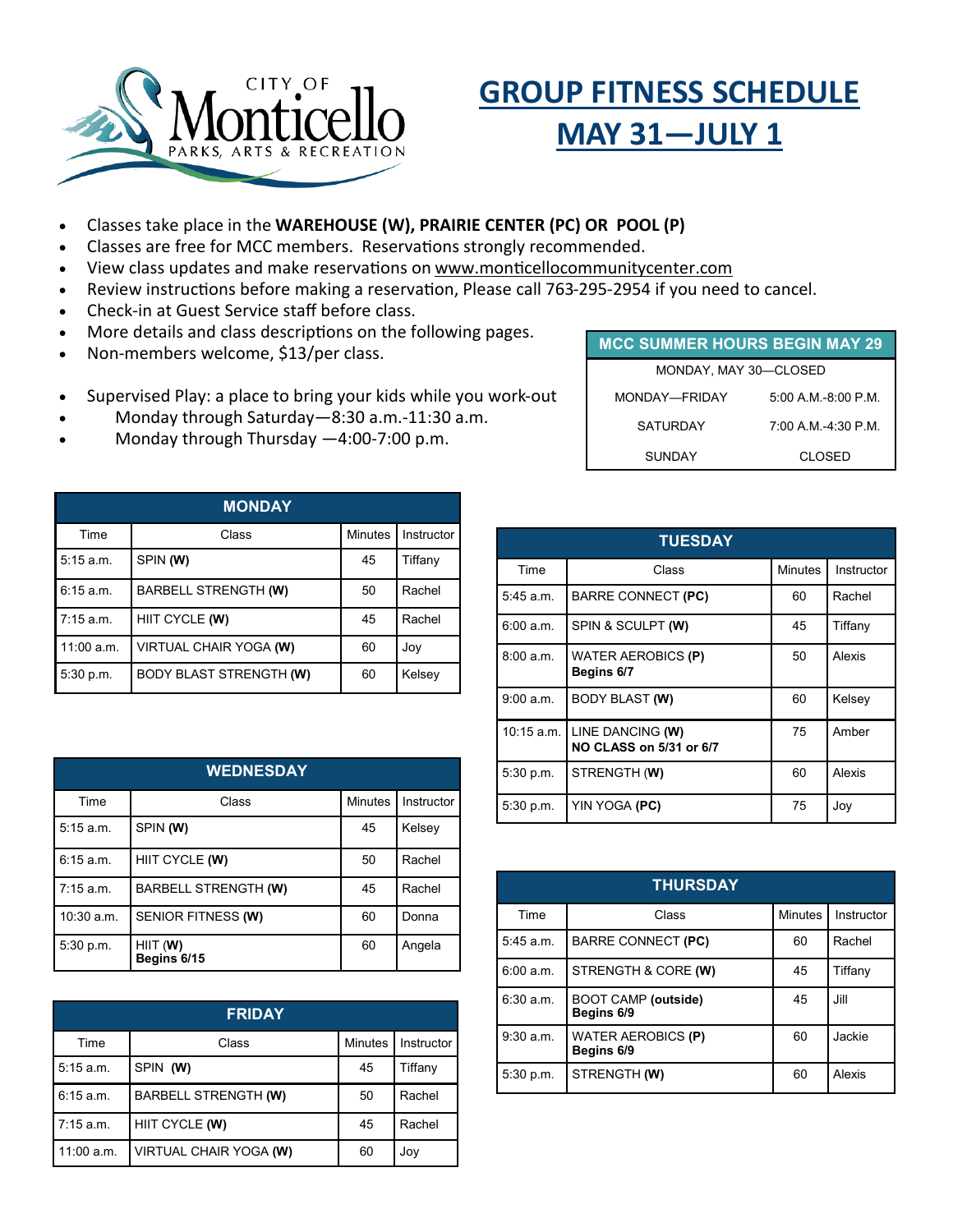# **CLASS DESCRIPTIONS**

#### **H.I.I.T. CYCLE (SPIN STRENGTH)**

High Intensity Interval Training is a strategy alternating periods of short intense anaerobic exercise followed by less intense recovery periods. By combining a variety of different exercises using weights for upper body strength, this class tones your arm, abs, butt, hips and thighs. Great for those who need to maximize workout time. Modifications and progressions given.

#### **H.I.I.T.**

A full-body workout. The class is programmed as an **interval training sequence with high-intensity exercises**. It builds cardiovascular fitness while improving muscular strength and endurance. People are challenged to push to their limits and walk out feeling strong. All fitness levels are welcomed as exercises can be modified.

#### **BARBELL STRENGTH**

Work all major muscle groups in just 55-60 minutes! Get lifting and you'll tone and shape your entire body without adding bulky muscles. This full body workout will burn calories, shape and tone your entire body, increase core strength and improve bone health.

#### **STRENGTH**

Strength is a full body workout using a combination of bodyweight exercises, kettlebells, dumbbells, and more! These full body workouts focus on the upper body, lower body, and core. Challenge your body and improve your strength in this class. All fitness levels are welcomed.

#### **BARRE CONNECT**

Barre Connect is a Cross-Training conditioning workout, Ballet and Pilates based format (no impact) designed to increase lean muscle tone while improving cardiovascular endurance. Using 4 segments of work, classes will focus on posture, balance, stability and core strength while using balls, bands and weights!

#### **SPIN & SCULPT**

Get ready to sweat in this 45 minute class!! This stationary bike class will burn calories without impact to your joints, it's all muscle and cardio conditioning! Bring a personal towel and a water bottle.

#### **BODY BLAST / STRENGTH & CORE**

Body blast incorporates both cardio and toning exercises into a complete workout. This is a circuit style class with a variety of movements. Strength building provides maximum results!

#### **YIN YOGA**

Yin yoga is a slow-paced style of yoga with postures, or asanas, that are held for longer periods of time—for beginners, it may range from 45 seconds to two minutes; more advanced practitioners may stay in one asana for five minutes or more. This deep stretching which will release tension on your muscles, ligaments and joints.

#### **YOGA SCULPT**

Yoga Sculpt is a total body workout designed to sculpt every major muscle group by combining yoga postures with weights and cardio.

#### **WATER AEROBICS**

A fun, shallow-water exercise class that is suitable for all skill levels and is safe for non-swimmers. The pool provides many benefits when used for aerobic exercise and resistance training.

#### **SENIOR FITNESS**

This class offers something for everyone, regardless of fitness level, and can help improve overall strength and flexibility, helping you stay healthy and independent; go at your own pace.

## **VIRTUAL CLASSES**

Participants can follow along with a pre-recorded class on the projector screen in the Warehouse.

#### **VIRTUAL CHAIR YOGA**

Gentle yoga will move your whole body through a complete series of seated and standing yoga poses. Chair support is offered to safely perform a variety of postures designed to increase flexibility, balance and range of movement. Restorative breathing exer-